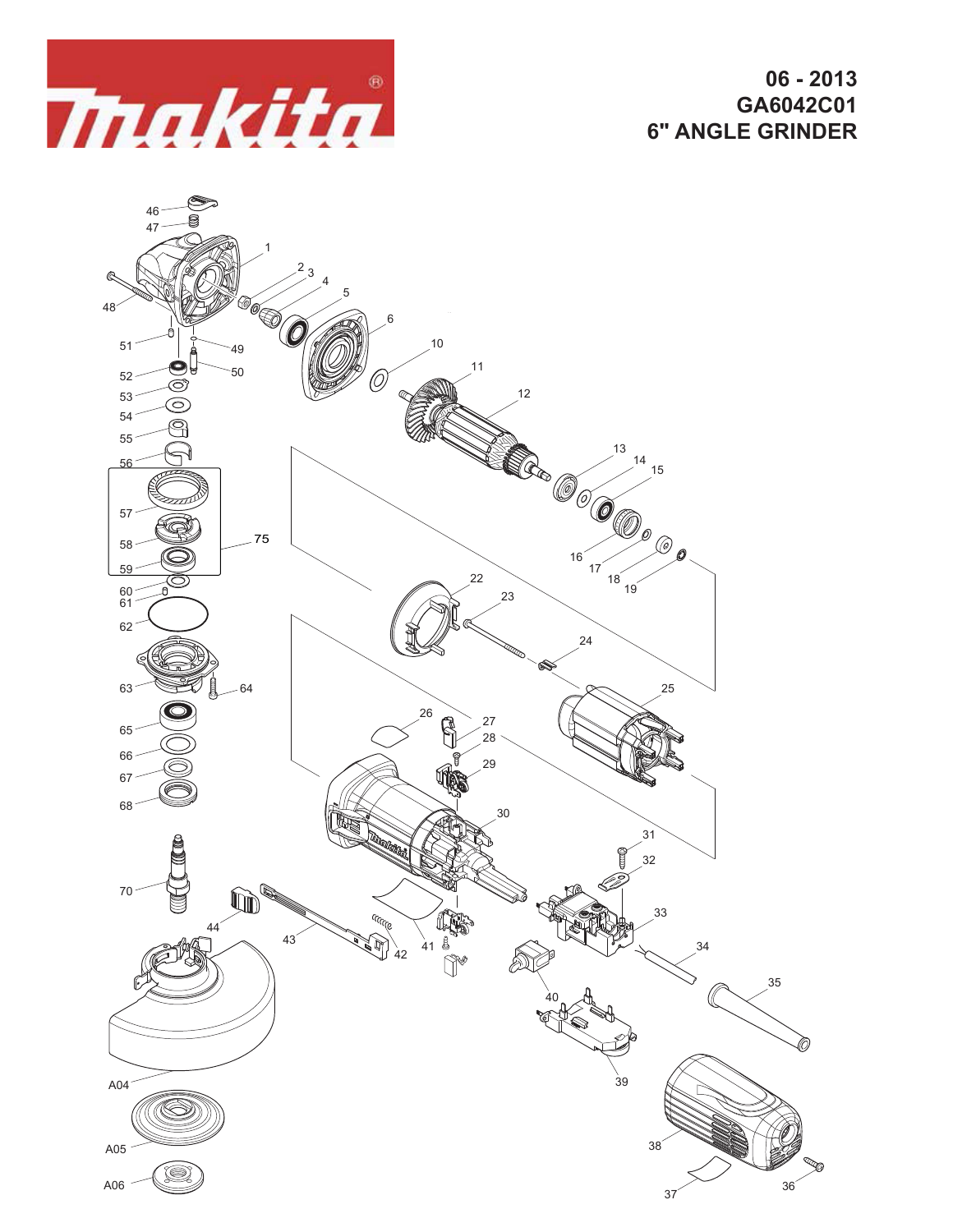| Item No. | <b>Type</b>    | Sub  | Part No. | <b>Description</b>                        | Qty            | Unit       |
|----------|----------------|------|----------|-------------------------------------------|----------------|------------|
| 001      | $\overline{2}$ |      | 319310-7 | <b>GEAR HOUSING</b>                       | 1              | PC.        |
|          | 3              |      | 136013-6 | <b>GEAR HOUSING</b>                       | 1              | PC.        |
|          |                | INC. |          | Item No. 46,47,49-51                      | 1              | PC.        |
| 002      |                |      | 252186-8 | HEX. NUT M6                               | 1              | PC.        |
| 003      |                |      | 253077-6 | FLAT WASHER 6                             | 1              | PC.        |
| 004      |                |      | 227593-4 | SPIRAL BEVEL GEAR 9                       | 1              | PC.        |
| 005      |                |      | 211142-7 | <b>BALL BEARING 6001LLB</b>               | 1              | PC.        |
| 006      | $\mathbf{1}$   |      | 318835-8 | <b>GEAR HOUSING COVER</b>                 | 1              | PC.        |
|          | $\overline{c}$ |      | 141981-0 | GEAR HOUSING COVER COM.                   | 1              | PC.        |
| 010      |                |      | 253084-9 | FLAT WASHER 12                            | 1              | PC.        |
| 011      |                |      | 240134-9 | <b>FAN 60</b>                             | 1              | PC.        |
| 012      | 1              |      | 515371-7 | <b>ARMATURE ASSY 115V</b>                 | 1              | PC.        |
|          |                | INC. |          | Item No. 11, 13-15                        |                |            |
|          |                |      |          |                                           |                |            |
|          | $\overline{2}$ |      | 510376-2 | ARMATURE ASS'Y 115V                       | $\mathbf 1$    | PC.        |
|          |                | INC. |          | Item No. 11, 13-19                        |                |            |
|          | 3              |      | 510509-9 | ARMATURE ASS'Y 115V                       | 1              | PC.        |
|          |                | INC. |          | Item No. 11, 13-19                        |                |            |
| 013      |                |      | 681656-4 | <b>INSULATION WASHER</b>                  | 1              | PC.        |
| 014      |                |      | 253823-7 | <b>FLAT WASHER 7</b>                      | 1              | PC.        |
| 015      |                |      | 210027-4 | <b>BALL BEARING 627DDW</b>                | 1              | PC.        |
| 016      | 1              |      | 421738-8 | <b>LABYRINTH RUBBER RING 22</b>           | 1              | PC.        |
|          | $\overline{c}$ |      | 422750-1 | LABYRINTH RUBBER RING 22                  | 1              | PC.        |
| 017      |                |      | 267756-0 | <b>WAVE WASHER 6</b>                      | 1              | PC.        |
| 018      |                |      | 688117-5 | <b>MAGNET SLEEVE</b>                      | 1              | PC.        |
| 019      |                |      | 259039-2 | SELF LOCK 6                               | 1              | PC.        |
| 022      |                |      | 453367-9 | <b>BUFFLE PLATE</b>                       | 1              | PC.        |
| 023      |                |      | 266258-3 | <b>TAPPING SCREW 4X70</b>                 | $\overline{c}$ | PC.        |
|          |                |      |          |                                           | $\overline{c}$ | PC.        |
| 024      |                |      | 344871-8 | <b>RETAINER</b>                           | 1              |            |
| 025      |                |      | 626651-7 | FIELD 115V                                |                | PC.        |
| 026      |                |      | 898443-6 | LABEL, SJS2 MARK, EN                      | 1              | PC.        |
| 027      | $\overline{2}$ |      | 196454-8 | A.C. CARBON BRUSH CB-340 2PC/SET W/ORIGIN | 1              | <b>SET</b> |
| 028      |                |      | 266007-8 | TAPPING SCREW BIND PT 3X10                | $\overline{2}$ | PC.        |
| 029      | 2              |      | 643770-4 | <b>BRUSH HOLDER</b>                       | $\overline{c}$ | PC.        |
| 030      |                |      | 453366-1 | <b>MOTOR HOUSING</b>                      | 1              | PC.        |
| 031      | $\overline{2}$ |      | 265A48-7 | <b>TAPPING SCREW 4X18</b>                 | 1              | PC.        |
| 032      |                |      | 687169-3 | <b>STRAIN RELIEF</b>                      | 1              | PC.        |
| 033      | $\mathbf{1}$   |      | 638948-2 | <b>SWITCH BLOCK</b>                       | 1              | PC.        |
|          | $\overline{c}$ |      | 632K99-9 | <b>SWITCH BLOCK</b>                       | 1              | PC.        |
| 034      |                |      | 664265-4 | CORD W/PLUG 2P-16-2.5M, SJ                | 1              | PC.        |
| 035      |                |      | 682566-8 | <b>CORD GUARD 10</b>                      | 1              | PC.        |
| 036      | 2              |      | 265A48-7 | TAPPING SCREW 4X18                        | 1              | PC.        |
| 037      |                |      | 898445-2 | <b>INDICATION LABEL</b>                   | 1              | PC.        |
| 038      |                |      | 141578-5 | REAR COVER C COMPLETE                     | 1              | PC.        |
| 038      |                | INC. | 800C48-8 | <b>CAUTION LABEL SP</b>                   | 1              | PC.        |
|          |                | INC. | 810341-4 | <b>CAUTION LABEL EN/FR/SP</b>             | 1              | PC.        |
| 039      | $\mathbf{1}$   |      | 620131-5 | <b>CONTROLLER</b>                         | 1              | PC.        |
|          | $\overline{2}$ |      | 620738-7 | <b>CONTROLLER</b>                         | 1              | PC.        |
| 040      |                |      | 651418-4 | SWITCH ST115A-40, SINGLE                  | 1              | PC.        |
| 041      |                |      | 897095-0 | NAME PLATE F/GA6042C                      | 1              | PC.        |
| 042      |                |      | 233071-4 | <b>COMPRESSION SPRING 4</b>               | 1              | PC.        |
| 043      |                |      | 453847-5 | <b>SWITCH LEVER</b>                       | 1              | PC.        |
| 044      |                |      | 453368-7 | <b>SWITCH KNOB</b>                        | 1              | PC.        |
| 046      |                |      | 453369-5 | PIN CAP                                   | 1              | PC.        |
| 047      |                |      | 234057-1 | <b>COMPRESSION SPRING 8</b>               | 1              | PC.        |
| 048      |                |      | 266361-0 | TAPPING SCREW 4X30                        | 4              | PC.        |
| 049      |                |      | 213032-0 | O RING 4                                  | 1              | PC.        |
| 050      |                |      | 256535-1 | SHOULDER PIN 6                            | 1              | PC.        |
| 051      |                |      | 263002-9 | <b>RUBBER PIN 4</b>                       | 1              | PC.        |
| 052      |                |      | 210006-2 | <b>BALL BEARING 696ZZ</b>                 | 1              | PC.        |
| 053      |                |      | 961005-4 | <b>RETAINING RING S-9</b>                 | 1              | PC.        |
| 054      |                |      | 253180-3 | FLAT WASHER 10                            | 1              | PC.        |